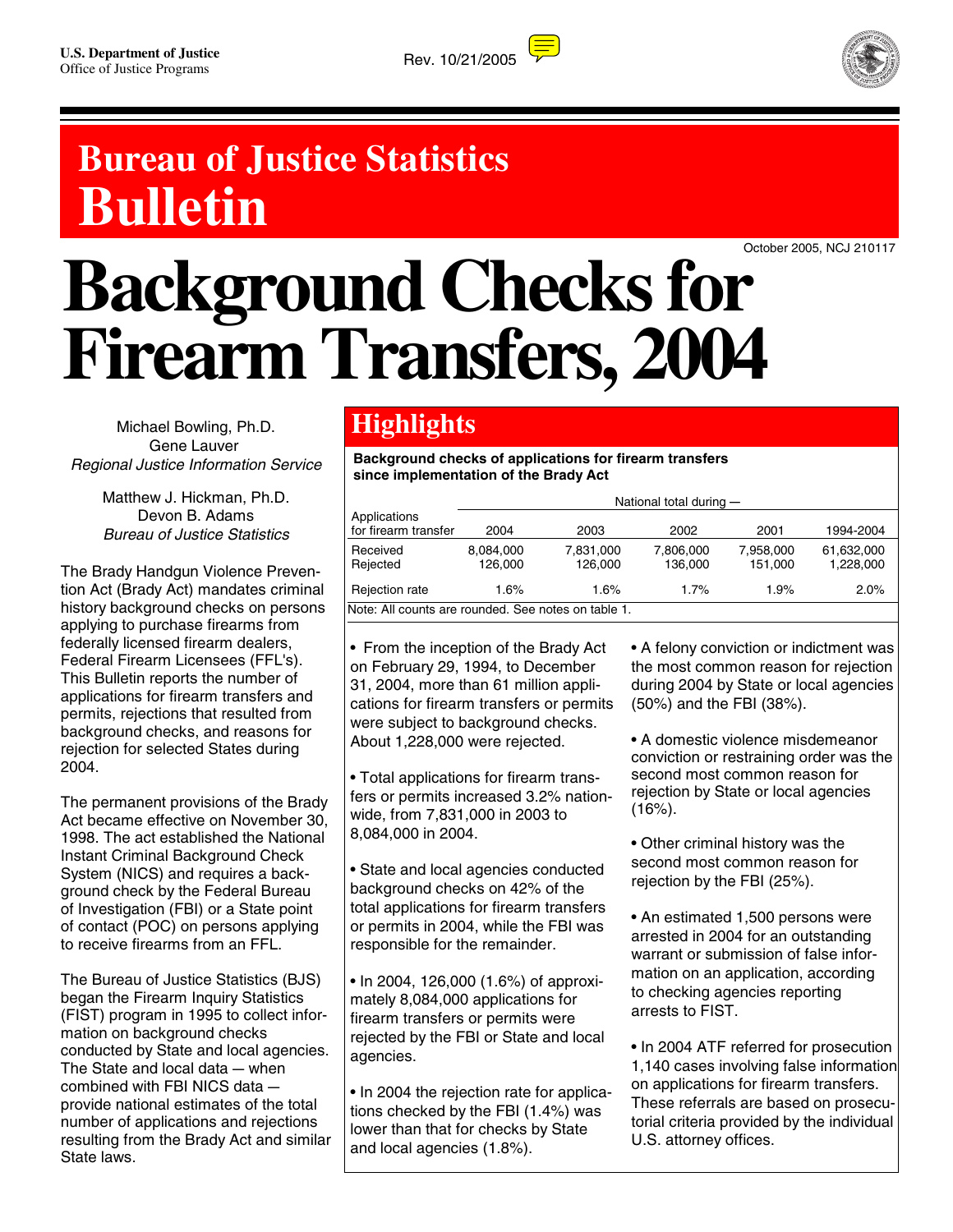In 2004 FIST collected information from almost 700 State and local agencies, including 17 statewide POC's that conduct their own checks under Federal and State laws. The FBI also compiled data on the inquiries or transactions handled by the NICS section.<sup>1</sup>

Nearly all applications included in the 2004 FIST survey were subject to a NICS check, as well as checks that fulfilled any additional State requirements. A small number of applications were subject only to checks required by State laws. (See Components of the national firearm check system on page 9 for further details.)

#### **National estimates**

In 2004, 8,084,000 applications for firearms transfers or permits were filed, an increase of 3.2% over the 7,831,000 applications filed in 2003 (table 1). In addition to the nearly 4.7 million applications for firearm transfers processed by the FBI in 2004, State and local checking agencies processed 3.4 million applications.

In the first 6 years of the permanent Brady period, the FBI and State and local agencies received about 49 million applications. State and local agencies received 12.7 million applications during the interim Brady period (1994-98). Most of the applications in the interim period were for handgun transfers. Under the permanent provisions, background checks for long guns were added, greatly increasing the volume of checks.

#### **Table 1. Number of applications and estimates of rejections for firearm transfers, 1994-2004**

|                          | Total      |                        |           |  |  |  |  |
|--------------------------|------------|------------------------|-----------|--|--|--|--|
|                          |            | Number of applications | Rejection |  |  |  |  |
|                          | Received   | Rejected               | rate      |  |  |  |  |
| Total                    | 61,632,000 | 1,228,000              | 2.0%      |  |  |  |  |
| Interim period           |            |                        |           |  |  |  |  |
| $1994 - 98$ <sup>a</sup> | 12.740.000 | 312,000                | 2.4%      |  |  |  |  |
| <b>Permanent Brady</b>   | 48,892,000 | 916,000                | 1.9%      |  |  |  |  |
| 1998 <sup>b</sup>        | 893.000    | 20,000                 | 2.2       |  |  |  |  |
| 1999                     | 8.621.000  | 204,000                | 2.4       |  |  |  |  |
| 2000                     | 7.699.000  | 153,000                | 2.0       |  |  |  |  |
| 2001                     | 7,958,000  | 151,000                | 1.9       |  |  |  |  |
| 2002                     | 7,806,000  | 136.000                | 1.7       |  |  |  |  |
| 2003                     | 7,831,000  | 126,000                | 1.6       |  |  |  |  |
| 2004                     | 8,084,000  | 126,000                | 1.6       |  |  |  |  |

Note: Counts are rounded. Statistics for national totals from 1999 to 2004 combine FIST estimates of the number of checks and rejections done by State and local agencies and the FBI number of actual transactions and rejections reported by the NICS operations reports. Data through November 29, 1998, are primarily for handguns. For information about FIST estimates before 1999 see Presale Handgun Checks, the Brady Interim Period, 1994-98 (NCJ 175034) <http://www.ojp.usdoj.gov/bjs/abstract/phc98.htm>. a March 1, 1994 - November 29, 1998.

<sup>b</sup>November 30 - December 31, 1998. Counts are from the National Instant Criminal Background Check System (NICS) Operations Report (November 30, 1998 - December 31, 1999) and may include multiple transactions for the same application.

Since the inception of the Brady Act, State and local agencies have conducted more than 21 million background checks. The FBI accounted for more than 26 million background checks under the permanent provisions of the Brady Act. When a background check produces evidence of factors that disqualify an applicant from receiving a firearm, the application is rejected. (See Definitions on page 10 for more detail.)

In 2004 checking agencies rejected 126,000 applications, the same number rejected in 2003. State and local agencies rejected 62,000 applications in 2004, a 1.8% rejection rate. The FBI rejected nearly 64,000 applications, a 1.4% rejection rate. The overall rejection rate in 2004 was 1.6%, the same rate as in 2003.

Since the inception of the Brady Act, more than 61 million applications for firearm transfers have been checked. Of the total, 1,228,000 applications, or 2.0%, were rejected.

#### **State approval systems**

State systems for approval of a prospective firearm purchaser can be classified as "instant approval," "purchase permit," "exempt carry permit," or "other approval" systems.

#### Instant approval systems

Instant approval (instant check) systems require a seller to transmit the applicant's information to a checking agency by telephone or computer. The checking agency is required to respond to the seller at once or as soon as possible (generally within 3 **business**) days). State agencies conducted over 1.9 million instant checks in 2004, and about 37,000 (1.9%) of the applications were rejected (table 2). From 1999 to 2004 State instant approval systems received 13.1 million applications, rejecting 346,000 (2.6%).

The FIST survey also included applications for two types of State permits. Federal law does not mandate a permit to purchase firearms.

<sup>1</sup> The number of background checks handled by State POC's, as reported by the National Instant Criminal Background Check System (NICS) may be higher than the estimates reported here because multiple inquiries or transactions for the same application are processed. FIST only counts the first of multiple inquiries.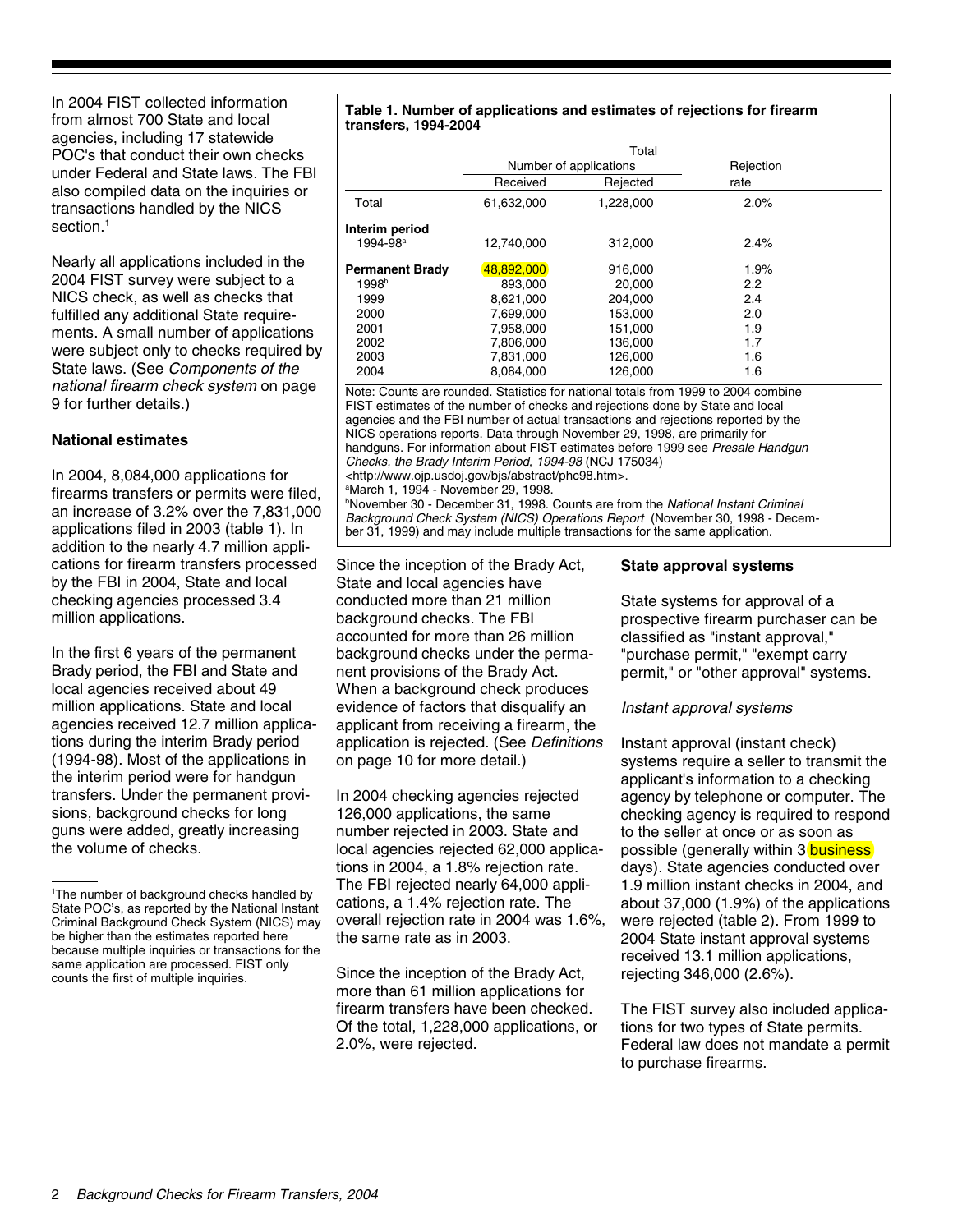#### Purchase permit systems

These systems require firearm purchasers to obtain, after a background check, a governmentissued document (such as a permit, license, identification card, or other document) that must be presented to a seller in order to receive a firearm. Most agencies issuing purchase permits operate under State statutes that allow between 7 and 30 days to complete a background check. In 2004 State and local agencies received 710,000 applications for purchase permits, while 15,000, or 2.2%, were rejected. From 1999 to 2004, 4.3 million applications for purchase permits were received by State and local agencies, of which 92,000 were rejected (2.1%).

#### Exempt carry permit systems

An exempt carry permit is not required for purchase but can be used to exempt the holder from a background check at the point of sale. A permit is exempt if it is issued after a check that includes the NICS and meets other requirements of the Brady Act under a Bureau of Alcohol, Tobacco, Firearms and Explosives (ATF) regulation and 18 U.S.C. 922 (t).

#### Agencies issuing **ATF-approved**

exempt carry permits usually request a check by sending information to the FBI. Some permits are only exempt under State law, including Indiana and Minnesota carry permits.

Nine States reported complete statewide data on exempt carry permits for 2004. State agencies received 161,000 exempt carry permit applications, of which 3,000 were rejected (1.9%). Local agencies received 192,000 applications for exempt carry permits and rejected 2,000 (1.0%). From 1999 to 2004 State and local agencies received 2,044,000 applications for exempt carry permits, rejecting 41,000 or 2.0%.

#### Other types of approval systems

Other approval systems require a seller to transmit the applicant's information

to a checking agency by mail, telephone, or computer. The checking agency is not required to respond immediately but must respond before the end of a State statutory time limit, generally within 7 to 10 days. Other types of approval systems processed 401,000 applications in 2004 (predominately in California), and rejected 4,000 (or 1%).

From 1999 to 2004 these systems received 2.8 million applications, rejecting 29,000 (or 1%).

|                        | State agencies<br>issuing exemptions<br>Applica-<br>tions | Rejection<br>rate |      |
|------------------------|-----------------------------------------------------------|-------------------|------|
|                        |                                                           | tions             |      |
| Alaska                 | 1,062                                                     | 22                | 2.1% |
| Arizona                | 17,685                                                    | 1,248             | 7.1  |
| Arkansas               | 4,762                                                     | 53                | 1.1  |
| Indiana <mark>*</mark> | 69,814                                                    | 709               | 1.0  |
| North Dakota           | 2,431                                                     | 2                 | 0.1  |
| South Carolina         | 9,520                                                     | 321               | 3.4  |
| Texas                  | 27,134                                                    | 452               | 1.7  |
| Utah                   | 8,127                                                     | 104               | 1.3  |
| Wyoming                | 1,032                                                     | 26                | 2.5  |

Note: The States listed reported statewide data for 2004.

\*State exempt only.

|  |  | Table 2. FIST estimates, by type of agency and approval system and total FBI checks, 1999-2004 |  |
|--|--|------------------------------------------------------------------------------------------------|--|
|  |  |                                                                                                |  |

|                                  |              | 2004                     |                   |              | 1999-2004  |                          |
|----------------------------------|--------------|--------------------------|-------------------|--------------|------------|--------------------------|
| Type of checks conducted         | Applications | Rejections               | Rate of rejection | Applications | Rejections | Rate of rejection        |
| State agencies                   |              |                          |                   |              |            |                          |
| Total                            | 2,852,910    | 51,422                   | 1.80%             | 18,650,587   | 439,587    | 2.36%                    |
| Instant checks                   | 1,983,149    | 37,312                   | 1.88              | 13,139,763   | 346,033    | 2.63                     |
| Purchase permits                 | 363,549      | 7,244                    | 1.99              | 1.937.883    | 42,663     | 2.20                     |
| Carry permits                    | 161,455      | 3,116                    | 1.93              | 1,090,063    | 24,808     | 2.28                     |
| Other approvals                  | 344,757      | 3,750                    | 1.09              | 2,482,878    | 26,083     | 1.05                     |
| Local agencies                   |              |                          |                   |              |            |                          |
| Total                            | 595,568      | 10,745                   | 1.80%             | 3,633,987    | 68,370     | 1.88%                    |
| Purchase permits                 | 346,710      | 8,218                    | 2.37              | 2,394,730    | 49,225     | 2.06                     |
| Carry permits                    | 192,352      | 1,976                    | 1.03              | 953,606      | 16,562     | 1.74                     |
| Other approvals                  | 56,506       | 551                      | 0.98              | 285,651      | 2,583      | 0.90                     |
| Unadjusted State and local total | 3,448,478    | 62,167                   | 1.80              | 22,284,574   | 507,957    | 2.28                     |
| Adjustment (see note)            | (49, 687)    | $\overline{\phantom{a}}$ | --                | (386, 724)   |            | $\overline{\phantom{a}}$ |
| State and local total (FIST)     | 3,398,791    | 62,167                   | 1.83%             | 21,897,850   | 507,957    | 2.32%                    |
| <b>FBI total</b>                 | 4,685,018    | 63,675                   | 1.36%             | 26,993,908   | 407,892    | 1.51%                    |
| National total (FIST and FBI)    | 8,083,809    | 125,842                  | 1.56%             | 48,891,758   | 915,849    | 1.87%                    |

Note: Agencies that conduct checks for exempt carry permits in Alaska, Arkansas, Mississippi, North Dakota, South Carolina, Texas, and Wyoming request that the FBI conduct the background check, but the State agency makes the decision to reject. Thus, the total number of applications in these States is included in the FBI checks, but the number of rejections is included in the State and local checks. Totals for the 6-year period include December 1998.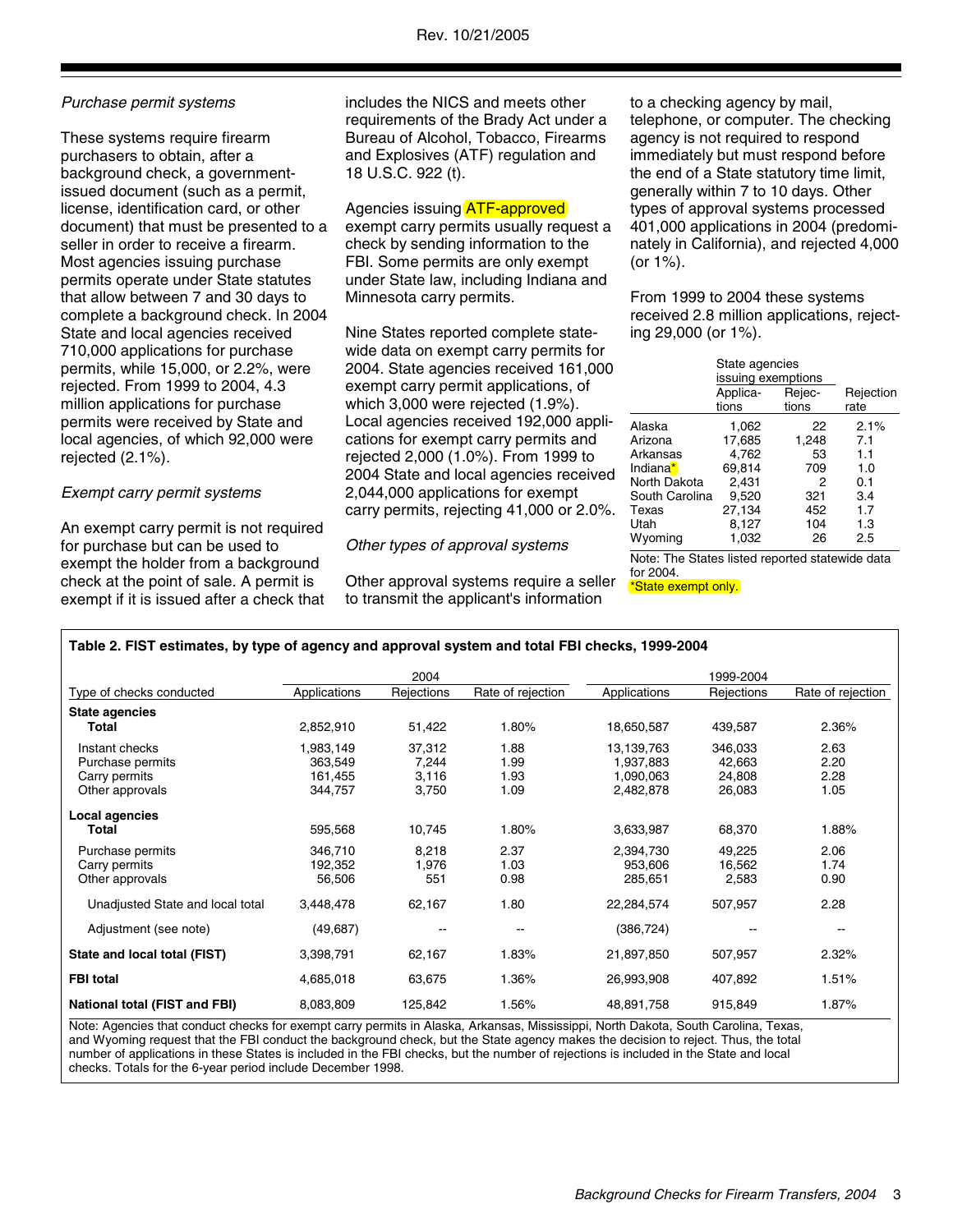#### **Analysis of rejection rates**

#### FBI reporting

Among the States for which the FBI conducted both long gun and handgun background checks for transfers in 2004, rejection rates ranged from 2% for Alaska to less than 1% for Kansas, Massachusetts, Maine, Missouri, Rhode Island, and West Virginia (table 3).

Rejection rates in Massachusetts and Rhode Island may have been low in part because these States require a background check by a local agency separate from the NICS check. The local background check may eliminate some applicants before a NICS check is necessary. Delaware is similar because the State Police conduct a check separate from the NICS process. In 2004 the Delaware State Police reported a rejection rate of 3.8% that included checks of mental health records, while the FBI rejection rate for Delaware was 1.6%.

#### Statewide reporting

In 2004 the FIST survey obtained statewide data from 15 NICS points of contact and Delaware. These 16 States processed checks for 2.2 million applications in 2004, rejecting 40,000 (or 1.8%) (table 4).

Rejection rates varied slightly in 2004 by the type of statewide approval system. Purchase permits (2.0%), instant checks (1.9%), and exempt carry permits (1.9%) had the highest rates, and other approval systems had a lower rate (1.1%). The rejection rates for individual States surveyed in 2004 ranged from 0.2% in Connecticut to 3.8% in Delaware.

Among the lowest rejection rates in 2004 were instant checks in New Jersey (0.3%) and Illinois (0.7%), where an instant check at the time of transfer is the second step required for approval of prospective firearm owners. During the first step of the  $process$  - application for the requisite permit or ID card  $-$  the rejection rate is considerably higher in Illinois (2.3%),

|               |                       | 2004                |                   |                       | 1999-2004           |                   |  |  |
|---------------|-----------------------|---------------------|-------------------|-----------------------|---------------------|-------------------|--|--|
|               | Total<br>transactions | Total<br>rejections | Rejection<br>rate | Total<br>transactions | Total<br>rejections | Rejection<br>rate |  |  |
| Total         | 3,384,017             | 40,257              | 1.2%              | 18,062,231            | 268,219             | 1.5%              |  |  |
| Alaska        | 40.504                | 816                 | 2.0%              | 230,607               | 5.923               | 2.6%              |  |  |
| Alabama       | 229,997               | 3,400               | 1.5               | 1,320,342             | 22,364              | 1.7               |  |  |
| Arkansas      | 158,366               | 2,495               | 1.6               | 905.734               | 17,933              | 2.0               |  |  |
| Delaware      | 16,424                | 255                 | 1.6               | 100,708               | 1,591               | 1.6               |  |  |
| Idaho         | 75.553                | 1,265               | 1.7               | 385,768               | 8.598               | 2.2               |  |  |
| Kansas        | 99,007                | 920                 | 0.9               | 577,177               | 6,367               | 1.1               |  |  |
| Kentucky      | 234.974               | 2.567               | 1.1               | 1.351.916             | 19.031              | 1.4               |  |  |
| Louisiana     | 172,421               | 3,046               | 1.8               | 1,029,466             | 19,817              | 1.9               |  |  |
| Massachusetts | 112,996               | 94                  | 0.1               | 261.150               | 746                 | 0.3               |  |  |
| Maine         | 52,665                | 374                 | 0.7               | 293,892               | 2,001               | 0.7               |  |  |
| Minnesota     | 227,846               | 2,438               | 1.1               | 1,000,363             | 11,722              | 1.2               |  |  |
| Missouri      | 209,316               | 1,921               | 0.9               | 1,183,929             | 14.272              | 1.2               |  |  |
| Mississippi   | 152,294               | 1,520               | 1.0               | 908,048               | 11,396              | 1.3               |  |  |
| Montana       | 83,545                | 1.234               | 1.5               | 421,958               | 7,781               | 1.8               |  |  |
| North Dakota  | 34,690                | 386                 | 1.1               | 182,027               | 2,026               | 1.1               |  |  |
| New Mexico    | 81,546                | 1,156               | 1.4               | 474,077               | 7,595               | 1.6               |  |  |
| Ohio          | 327,040               | 4,122               | 1.3               | 1,771,068             | 27,708              | 1.6               |  |  |
| Oklahoma      | 173,188               | 1,875               | 1.1               | 930.241               | 13,270              | 1.4               |  |  |
| Rhode Island  | 10.054                | 79                  | 0.8               | 60,590                | 502                 | 0.8               |  |  |
| South Dakota  | 50,323                | 607                 | 1.2               | 245.250               | 3,537               | 1.4               |  |  |
| Texas         | 672,995               | 8,103               | 1.2               | 3,493,357             | 53,641              | 1.5               |  |  |
| West Virginia | 132,846               | 1,077               | 0.8               | 747,225               | 7,388               | 1.0               |  |  |
| Wyoming       | 35,427                | 507                 | 1.4               | 187,338               | 3,010               | 1.6               |  |  |

Note: States are those for which the FBI conducted all checks under permanent Brady. The total for the 6-year period includes December 1998.

more similar than the second step to the national average of 1.6%.

Generally, the higher rejection rates in 2004 occurred in States that implemented an instant approval system on or after the effective date of the Brady Act, including Colorado (3.3%) and Tennessee (2.4%). Approval systems established before the Brady Act, such as California (1.1%) and Virginia (1.1%), generally had lower rates that varied little from year to year.

#### Local reporting

Local agencies mainly conduct checks for purchase and exempt carry permits. In 2004 local agencies received 596,000 applications, of which 11,000 (1.8%) were rejected. Rejection rates varied among local agencies by size of the population served, by the jurisdiction, and by the type of permit.

| Population<br>served        | Local rejection rates<br>2004 | by population served and<br>type of permit, 1999-2004<br>1999-2004 |
|-----------------------------|-------------------------------|--------------------------------------------------------------------|
|                             |                               |                                                                    |
| <b>Purchase permits</b>     |                               |                                                                    |
| Over 100,000                | 3.40%                         | 2.72%                                                              |
| 10,000 to 100,000           | 1.59                          | 1.70                                                               |
| Under 10.000                | 1.04                          | 1.30                                                               |
| <b>Exempt carry permits</b> |                               |                                                                    |
| Over 100,000                | 1.07%                         | 1.87%                                                              |
| 10,000 to 100,000           | 1.14                          | 1.41                                                               |
| Under 10.000                | 0.49                          | 1.06                                                               |

Rejection rates for purchase permits were highest in jurisdictions with a population over 100,000 and lowest in those under 10,000. Rejection rates for exempt carry permits were highest in jurisdictions with populations between 10,000 and 100,000, and lowest in the smallest jurisdictions. Overall, local agency rejection rates in 2004 were higher for purchase permits than for exempt carry permits.

There was a similar pattern during the permanent Brady period: rejection rates for purchase and exempt carry permits were highest in jurisdictions with populations over 100,000 and lowest in those under 10,000.

#### Availability of records

All States maintain databases that record felony convictions, and many maintain data on other disqualifying factors such as fugitive status, court restraining orders, mental illness, and domestic violence misdemeanor convictions. States differ as to the degree of automation used in record searching and whether records are in a central database or in county courts or other local agencies.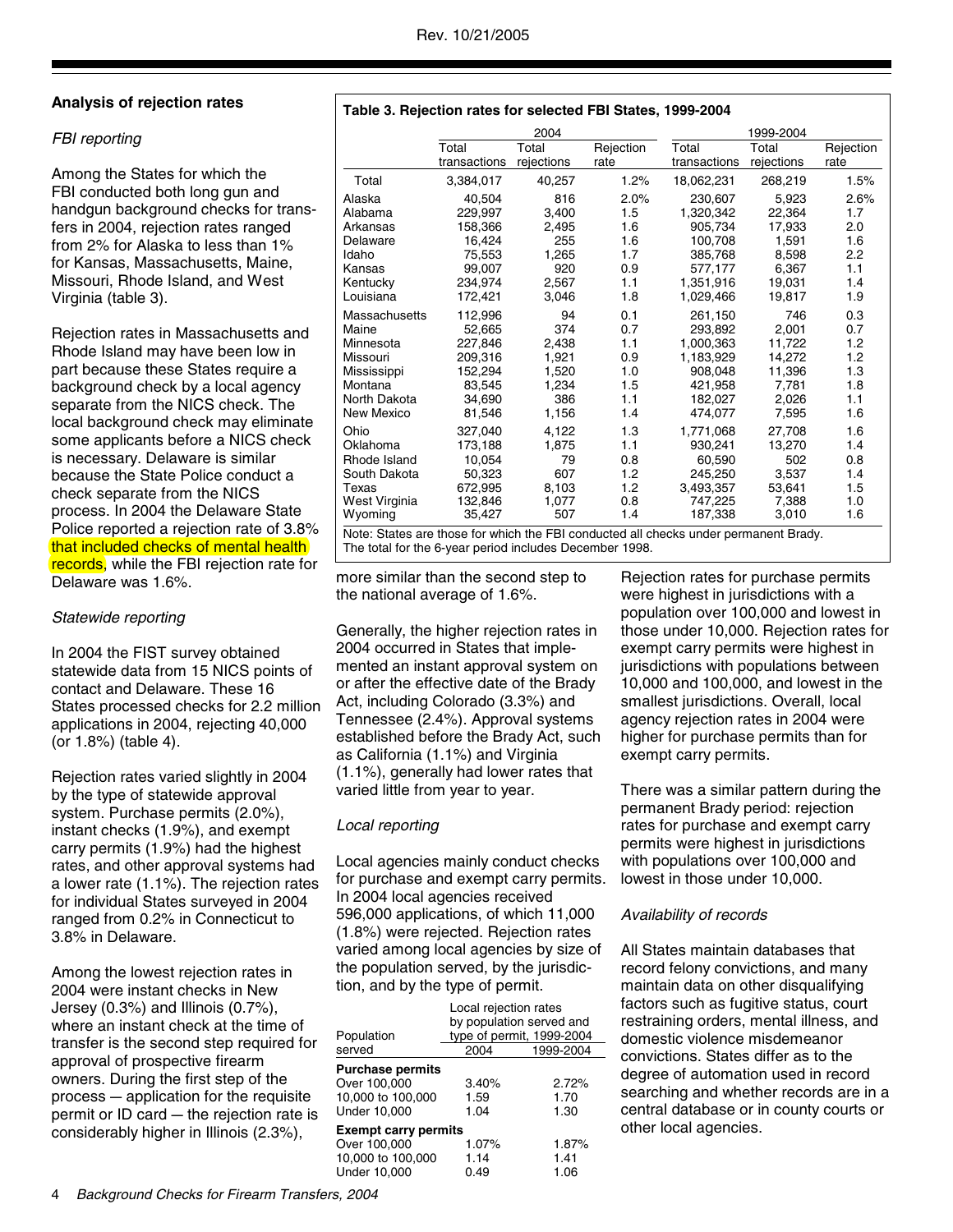As of December 31, 2001, 49 States had automated at least some records in their criminal history files. Automation expanded from 1999 to 2001, as the number of States with fully automated criminal history files increased from 21 to 27. (See Survey of State Criminal History Information Systems, 2001, NCJ 200343).

Checking agencies often encounter delays when they access incomplete records. The most frequent delays occur when researching the final disposition of a criminal charge indicated in an arrest or indictment record. If the final disposition cannot be found during the time allowed for a background check, the agency must decide, based on Federal or State law, whether the application will be approved, denied, or delayed pending further research. A State's rejection rate may tend to be lower if an approval is mandated and higher if a denial is mandated.

The Brady Act allows a transfer to proceed if a disqualifying record is not found within the 3 **business** day limit for a NICS check. Some States have laws and regulations that allow their agencies to deny or delay a transfer if an incomplete record is being researched when the time limit expires. These types of rules may partially account for the comparatively high rejection rates in States such as Colorado and Tennessee.

#### **Reasons for rejection**

Half of all rejections for firearm transfers among State and local checking agencies (about 31,000 applications in 2004) occurred because the applicant either had a felony conviction or was under felony indictment (table 5). The second most common reason for rejection was a domestic violence

misdemeanor conviction or restraining order (about 16% of rejections or approximately 10,000 applications). Other common reasons for rejections were the presence of a State law prohibition (9% of rejections) and an applicant's status as a fugitive (8.3%).

The FBI reported that 38% of their rejections were for felony-related

#### **Table 4. Number of firearm purchase applications received and rejected by State agencies, 1999-2004**

|                            |                         | 2004   |           |              | 1999-2004  |                  |
|----------------------------|-------------------------|--------|-----------|--------------|------------|------------------|
|                            | Number of               |        | Rejection | Number of    |            | Rejection        |
|                            | applications Rejections |        | rate      | applications | Rejections | rate             |
| All statewide agencies     | 2,220,505               | 39,833 | 1.8%      | 13,027,657   | 299,198    | 2.3%             |
| California                 | 313,584                 | 3,325  | 1.1%      | 2,209,735    | 22,047     | 1.0%             |
| Colorado                   | 146,518                 | 4,852  | 3.3       | 810,359      | 35,344     | 4.4              |
| Connecticut <sup>a</sup>   | 57,557                  | 124    | 0.2       | 347,130      | 1.013      | 0.3              |
| Delaware                   | 9,845                   | 372    | 3.8       | 58,779       | 2,696      | 4.6              |
| Florida                    | 298,279                 | 6,632  | 2.2       | 1,588,072    | 37,713     | 2.4              |
| Georgia                    | 193,813                 | 3,227  | 1.7       | 1,250,997    | 45,502     | 3.6              |
| Hawaiib                    | 6.842                   | 104    | 1.5       |              |            |                  |
| Illinois <sup>a</sup>      | 436,951                 | 7,455  | 1.7       | 2,378,697    | 42,139     | 1.8              |
| Purchase permits           | 279,511                 | 6,347  | 2.3       | 1,415,243    | 34,611     | 2.4              |
| Instant checks             | 157,440                 | 1,108  | 0.7       | 963,454      | 7,528      | 0.8              |
| Maryland                   | 23.663                  | 347    | 1.5       | 166,492      | 2,977      | 1.8              |
| New Hampshire <sup>c</sup> | 13,667                  | 134    | 1.0       | 79,812       | 991        | 1.2              |
| New Jersey <sup>a,b</sup>  | 79,176                  | 879    | 1.1       | 478.378      | 5.587      | $1.2^{\circ}$    |
| Purchase permits           | 43,708                  | 781    | 1.8       | 257,768      | 4,861      | 1.9              |
| Instant checks             | 35,468                  | 98     | 0.3       | 220,610      | 750        | 0.3              |
| Oregon                     | 128,363                 | 2,400  | 1.9       | 606,357      | 13,272     | $2.2\phantom{0}$ |
| Tennessee                  | 205,784                 | 4,945  | 2.4       | 1,288,796    | 60,436     | 4.7              |
| Utah <sup>d</sup>          | 65,222                  | 2,146  | 3.3       | 400,525      | 11,470     | 2.9              |
| Virginia                   | 207,823                 | 2,348  | 1.1       | 1,167,509    | 15,020     | 1.3              |
| Wisconsin <sup>c</sup>     | 33,418                  | 543    | 1.6       | 196,019      | 2,991      | 1.5              |

Note: Each of the 16 listed States reported complete statewide data for applications and rejections in 2004. Pennsylvania reported 379,369 instant checks for 2004, but the number rejected is unavailable. An estimate for Nevada was included in the national estimate. a Connecticut, Illinois, and New Jersey conduct checks on permits, ID cards, and transfers. <sup>b</sup>Hawaii and New Jersey permits are issued locally, but counts are reported by the State. c Counts in this table include handguns only for these States. d Applications for carry permits are listed separately elsewhere.

#### **Table 5. Reasons for rejection of firearm transfer applications, 1999-2004**

| Reason for                          | <b>FBI</b> |           | State and local agencies |      |      |      |      |      |           |
|-------------------------------------|------------|-----------|--------------------------|------|------|------|------|------|-----------|
| rejection                           | 2004       | 1999-2004 | 2004                     | 2003 | 2002 | 2001 | 2000 | 1999 | 1999-2004 |
| Total                               | 100%       | 100%      | 100%                     | 100% | 100% | 100% | 100% | 100% | 100%      |
| Felony indictment/conviction        | 37.6       | 51.9      | 49.6                     | 44.8 | 51.8 | 57.7 | 57.6 | 72.5 | 57.2      |
| Other criminal history <sup>a</sup> | 25.0       | 16.6      | --                       | --   | --   | --   |      |      |           |
| Domestic violence                   |            |           |                          |      |      |      |      |      |           |
| Misdemeanor conviction              | 11.5       | 13.0      | 12.6                     | 11.7 | 10.4 | 10.6 | 8.9  | 9.0  | 10.3      |
| Restraining order                   | 5.1        | 4.5       | 3.4                      | 3.8  | 3.5  | 3.7  | 3.3  | 2.1  | 3.2       |
| State law prohibition               | --         | $- -$     | 9.0                      | 10.4 | 9.9  | 7.0  | 4.7  | 3.5  | 6.9       |
| Fugitive                            | 4.6        | 3.5       | 8.3                      | 7.8  | 8.0  | 5.8  | 4.3  | 5.0  | 6.2       |
| Illegal alien                       | 2.0        | 1.2       | 0.6                      | 1.1  | 0.8  | 0.4  | 0.2  | 0.2  | 0.5       |
| Mental illness or disability        | 0.5        | 0.4       | 2.7                      | 2.4  | 1.4  | 1.2  | 1.0  | 0.5  | 1.4       |
| Druguse                             | 9.1        | 6.3       | 1.5                      | 1.8  | 1.3  | 1.0  | 0.7  | 1.0  | 1.1       |
| Local law prohibition               | --         | $- -$     | 0.1                      | 1.2  | 0.9  | 0.5  | 0.2  | 0.2  | 0.5       |
| Other <sup>b</sup>                  | 4.7        | 2.5       | 12.3                     | 14.9 | 12.0 | 12.1 | 19.2 | 6.0  | 12.7      |

--Not available or not applicable.

<sup>a</sup>Includes State prohibitors, multiple DUI's, non-NCIC warrants, and other unspecified criminal history disqualifiers. <sup>b</sup>Includes juveniles, persons dishonorably discharged from the Armed Services, persons who have renounced their U.S. citizenship, and other unspecified persons.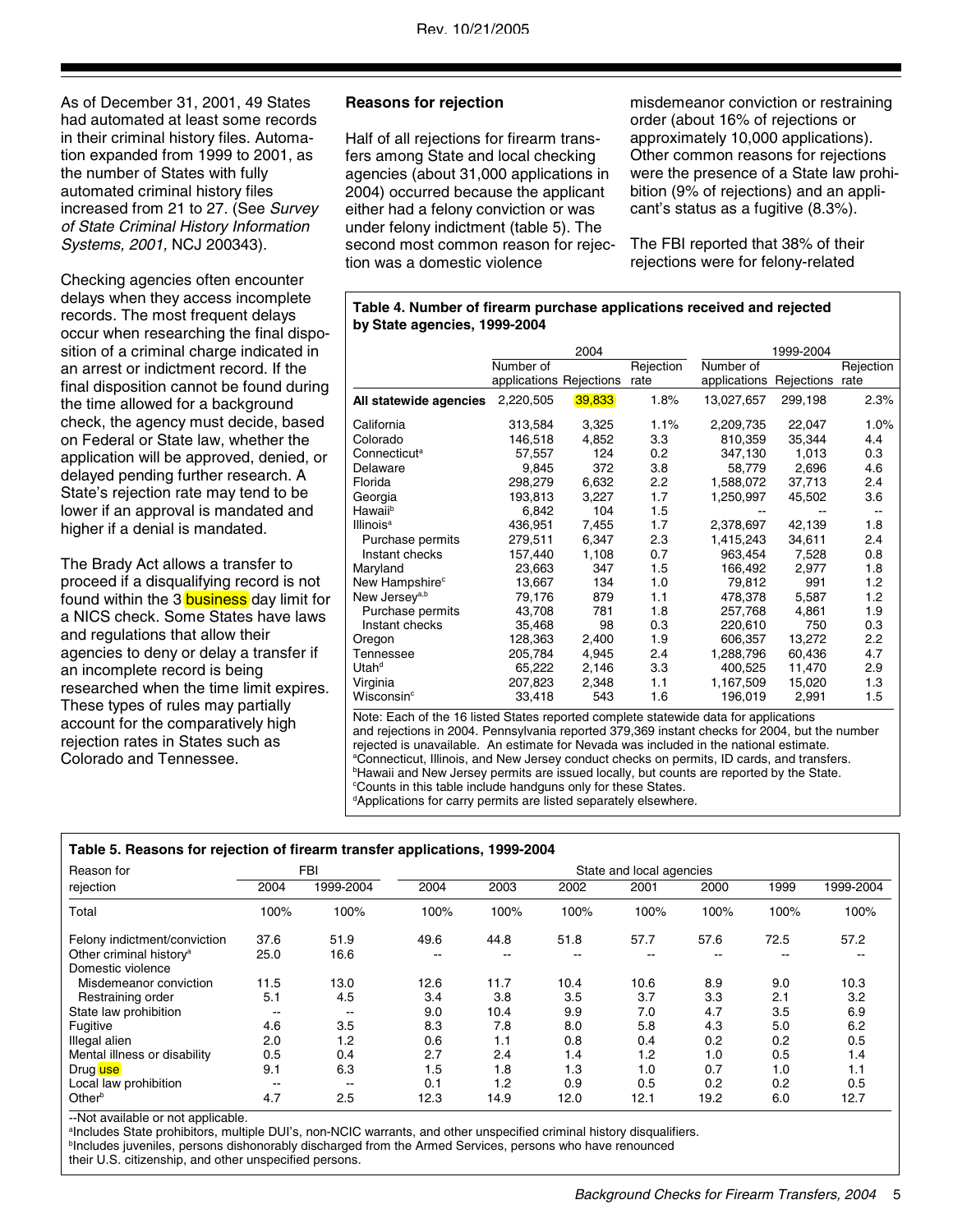reasons (about 24,000 applications), followed by other criminal history disqualifiers (about 16,000 applications, or 25%), which includes State prohibitors. A domestic violence misdemeanor conviction or restraining order accounted for 17% of the rejections (about 11,000 applications). Other common reasons for rejection were an applicant's drug  $use(9.1%)$  or status as a fugitive (4.6%).

Although a felony conviction or indictment was the most common reason for rejection by both State and local law enforcement during 2004, the State agencies rejected for this reason more frequently (59%) than the local agencies (28%). State agencies were more likely to reject an applicant because of fugitive status while local agencies were more likely to base a rejection on a State or local prohibitor, drug addiction, or mental illness.

|                                                   | Rejections,<br>1999-2004 |             |  |
|---------------------------------------------------|--------------------------|-------------|--|
| Reason for<br>rejection                           | State                    | Local       |  |
| Total                                             | 100%                     | 100%        |  |
| Felony indictment/conviction<br>Domestic violence | 59.3                     | 27.9        |  |
| Misdemeanor conviction<br>Restraining order       | 10.2<br>3.3              | 10.7<br>1.8 |  |
| State law prohibition<br>Fugitive                 | 6.3<br>6.6               | 15.9<br>1.1 |  |
| Illegal alien<br>Mental illness or disability     | 0.5<br>1.2               | 0.5<br>4.2  |  |
| Drug use<br>Local law prohibition                 | 0.7<br>0.1               | 7.0<br>6.7  |  |
| Other*                                            | 11.8                     | 24.4        |  |

\*Includes juveniles, persons dishonorably discharged from the Armed Services, persons who have renounced their U.S. citizenship, and other unspecified persons.

During the permanent Brady period, the number of rejections by State and local agencies for reasons other than felony conviction or indictment increased 28% (from 57,000 to 73,000). The percentage of rejections for nonfelony reasons increased from 28% to 58%. Over the same period the total number of rejections fell 38%, and the number of felony-related rejections decreased 64% (table 6).

States have used funds from NCHIP to flag criminal history records that contain a domestic violence misdemeanor conviction or protection order. Forty-six States now submit data to the NCIC Protection Order File, which

became operational in May 1997 and includes over 920,000 records as of July 2005.

#### **Appeals of denials**

Specific procedures for appealing the denial of a firearm purchase or permit are codified in Federal law and in the laws of nearly all States that process background checks. The most

common procedure provides an appeal to the checking agency and a subsequent appeal to a court.

Eighteen States provide an appeal to the checking agency for a person who is denied a firearm purchase or a permit required for a purchase (table 7). (In eight other States, local agencies may reconsider their

#### **Table 6. Trends in applications, rejections, and reasons for rejection during the permanent Brady period, among all agencies conducting such checks, 1999-2004**

|                                                 | 2004                                              | 2003    | 2002    | 2001    | 2000    | 1999      | Percent<br>change,<br>1999-2004 |  |
|-------------------------------------------------|---------------------------------------------------|---------|---------|---------|---------|-----------|---------------------------------|--|
| Inquiries                                       | 8.084.000 7.831.000 7.806.000 7.958.000 7.699.000 |         |         |         |         | 8.621.000 | $-6.2\%$                        |  |
| Rejections                                      | 126,000                                           | 126,000 | 136,000 | 151,000 | 153,000 | 204,000   | $-38.2$                         |  |
| Felons rejected                                 | 53.000                                            | 53,000  | 65.000  | 87.000  | 88,000  | 147.000   | $-63.9$                         |  |
| All other                                       | 73.000                                            | 73.000  | 71.000  | 64.000  | 65,000  | 57.000    | 28.1                            |  |
| Percent felony                                  | 42%                                               | 42%     | 48%     | 58%     | 58%     | 72%       |                                 |  |
| Felons per                                      |                                                   |         |         |         |         |           |                                 |  |
| 1,000 inquiries                                 | 6.6                                               | 6.8     | 8.3     | 10.9    | 11.4    | 17.0      | $-61.4$                         |  |
| Note: Counts are rounded. See notes on table 1. |                                                   |         |         |         |         |           |                                 |  |

#### **Table 7. Appeals of denied applications, 2004**

|                                     | Appeal forums |                       |         | Statewide agencies |                              |                       |  |
|-------------------------------------|---------------|-----------------------|---------|--------------------|------------------------------|-----------------------|--|
|                                     |               | Other                 |         | Percent            |                              | Number                |  |
|                                     | Denying       | agency or             |         | Number             | appealed                     | of denials            |  |
| State                               | agency        | official <sup>a</sup> | Court   |                    | of appeals (appeals/denials) | reversed <sup>b</sup> |  |
| California                          | ■             |                       | --      |                    | --                           | --                    |  |
| Colorado                            | ■             |                       |         | 1,801              | 37.1                         | 723                   |  |
| Connecticut                         | ▬             | ▪                     |         |                    |                              |                       |  |
| Delaware                            | ■             |                       | ■       |                    |                              |                       |  |
| Florida                             | ■             |                       | --      | 1,508              | 22.7                         | 443                   |  |
| Georgia                             | ■             |                       | ■       |                    |                              |                       |  |
| <b>Illinois</b>                     | ▪             |                       | ■       |                    |                              |                       |  |
| Indiana                             | ■             |                       | ■       | --                 |                              |                       |  |
| lowa <sup>c</sup>                   |               |                       | ■       |                    |                              |                       |  |
| Maryland                            | --<br>п       |                       | ■       | --<br>0            | 0.0                          | 0                     |  |
| Massachusetts <sup>c</sup>          |               |                       | ■       |                    |                              |                       |  |
| Michigan <sup>c</sup>               |               |                       | ■       |                    |                              |                       |  |
| Minnesota <sup>c</sup>              |               |                       | ■       |                    |                              |                       |  |
| Missouri <sup>c</sup>               |               |                       | п       |                    |                              |                       |  |
| Nebraska <sup>c</sup>               |               |                       | ■       |                    |                              |                       |  |
| Nevada                              | п             |                       |         |                    |                              |                       |  |
|                                     |               |                       |         |                    |                              |                       |  |
| New Hampshire                       | ■             |                       | ■       | --                 |                              |                       |  |
| New Jersey                          | ■             |                       | ▬       |                    |                              |                       |  |
| North Carolina <sup>c</sup>         |               |                       | ■       |                    |                              |                       |  |
| Oregon                              | п<br>■        | ■                     | --<br>п | 1,581              | 65.9                         | 144                   |  |
| Pennsylvania                        | ■             |                       |         | 3,783              | 50.5                         | 1,573                 |  |
| Tennessee<br>Utah                   | ■             |                       | --      | 4,548              | 92.0                         | 2,464                 |  |
|                                     | ▪             |                       | --      | --<br>13           | 0.6                          | --<br>13              |  |
| Virginia<br>Washington <sup>c</sup> |               |                       | ■       |                    |                              |                       |  |
| Wisconsin                           | ■             |                       | ■       | --                 |                              |                       |  |

Note: Includes States that provide a specific appeal procedure.

--Not available or not applicable.

State has type of appeal forum.

<sup>a</sup>A different agency from the one that denied the application.

<sup>b</sup>The number of appeals reversed may include appeals from prior years.

c Although not required by law, a local agency may reconsider its decision to deny an application.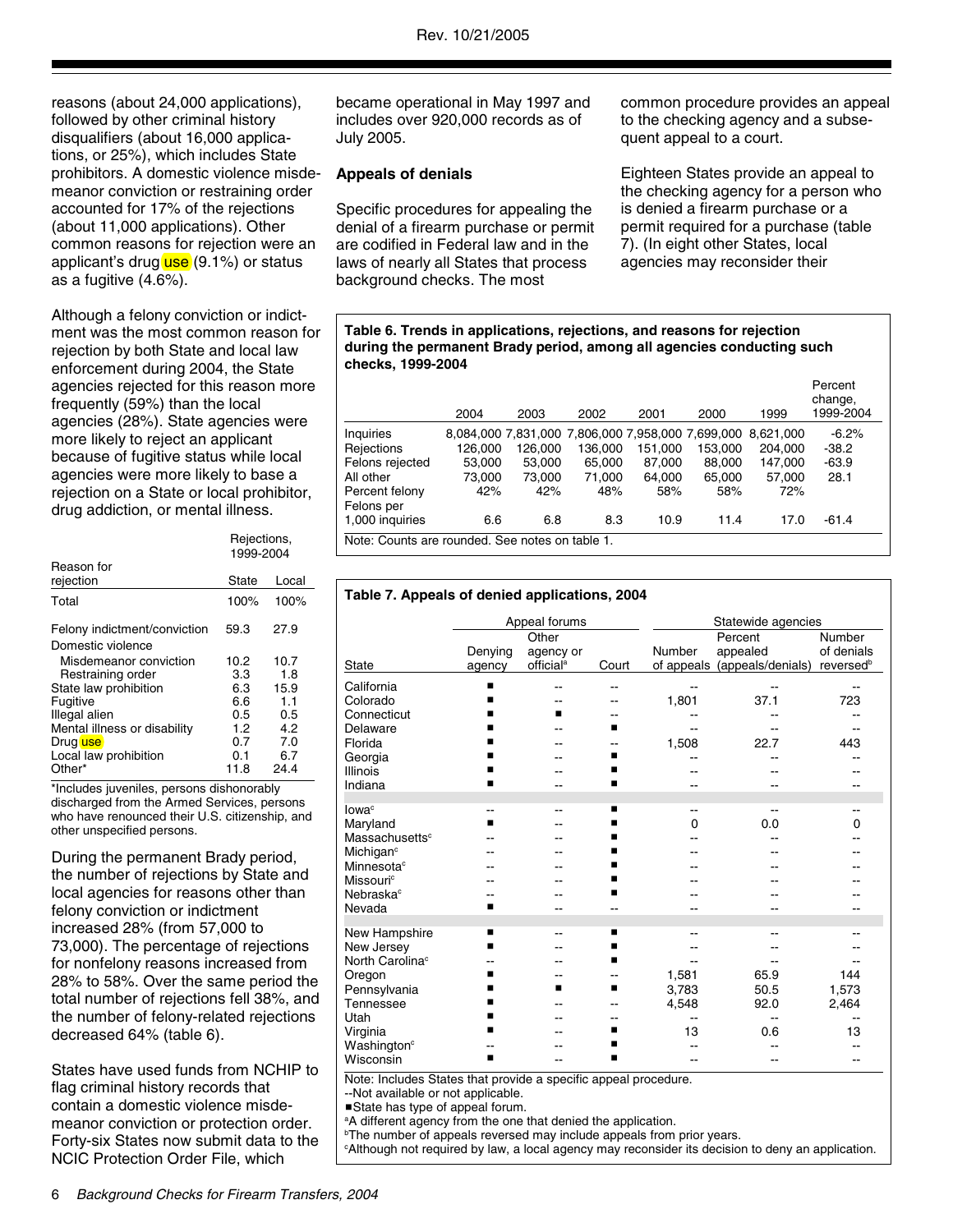decisions although they are not required to do so by law.) Some agencies allow a denied person to initiate a review with a telephone request. Another 18 States provide an appeal to a court, and in 2 States a government officer in a department separate from the checking agency performs an administrative review.

Other agencies involved in appeals are those that maintain criminal histories or other records which could disqualify an applicant. An appellant may be required to contact the agency that supplied a criminal history or another record that caused a denial.

Appeals often arise when an applicant denies being the individual named in a disqualifying record found by the checking agency. To resolve the identity question, the appellant will ordinarily submit fingerprints for comparison with Federal and/or State arrestee records. If the appellant's prints do not match any records on file, the denial may be reversed.

Another common appeal arises when an applicant is denied because of a felony arrest or charge without a

#### Local 919 1.3 317 34.5 State 76,423 17.4 30,446 39.8 FBI 60,812 14.9% 18,396 30.3% Total 138,154 15.1% 49,159 35.6% Percent reversed Number reversed Percent appealed Number of<br>appeals Type of agency **Table 8. Number of appeals reported, by type of agency, 1999-2004**

recorded disposition. The applicant can have the denial reversed by submitting court records to prove that the charge was subsequently dismissed. The vast majority of disputed denials are resolved at the administrative level, and turn on the accuracy of records rather than interpretation of law.

Of the 916,000 denials by the FBI and State and local agencies in the first 6 years of the permanent Brady period, 138,000 (15%) were appealed (table 8). Of the appealed denials, 49,000 (36%) were reversed.

In 2004 checking agencies that reported data to FIST received 23,000 appeals of denials, of which 8,500 (or 37%) were reversed. Of the 62,000 denials issued in 2004 by State and local agencies, 13,000 (or 21%) were appealed. Of the appealed denials, 5,500 (or 42%) were reversed.

The FBI NICS Appeal Services Team (AST) reviews and investigates appeals of NICS denials. Of the 64,000 denials issued by the FBI in 2004, 10,000 (or 16%) were appealed. About 3 in 10 appeals resulted in the denial being overturned.

In the aggregate, the number of reversals of denials is 0.1% (49,000 reversals/ $\frac{48,892,000}{48,000}$ checks).

#### **Denied persons subject to arrest**

Persons prevented from receiving a firearm or a permit by a background check may be subject to arrest and prosecution if they are wanted in an outstanding warrant or have submitted false information on their application (table 9). When a check identifies a wanted person, the checking agency generally will inform the agency that entered the warrant, in addition to notifying the agency with jurisdiction over the fugitive's location or place of residence. A statewide fugitive apprehension unit may also be informed.

Many checking agencies notify ATF of persons who submit false information on a Federal firearm transaction record or fail to disclose required information. If a misrepresentation violates State law, the checking agency will inform the agency with jurisdiction either over the location of the transaction (usually a dealer's premises) or over the applicant's residence, or both agencies.

In seven States persons who falsify an application or attempt an illegal transfer are reported to a special police unit to make an arrest determination. In some States all persons denied a firearm are reported to a special police unit. Of the States reporting for 2004, Virginia had the largest number of arrests of denied persons due to outstanding warrants or other reasons.

#### **Table 9. Notification procedures of State points of contact (POC's) regarding denied persons subject to arrest, 2004**

|                            | Notice of outstanding<br>warrant |                                                              | Notice of false application or<br>illegal attempt to buy |                   |            |
|----------------------------|----------------------------------|--------------------------------------------------------------|----------------------------------------------------------|-------------------|------------|
| State                      | Agency with<br>jurisdictionª     | Special State Agency with Special State<br>unit <sup>b</sup> | jurisdictionª                                            | unit <sup>b</sup> | <b>ATF</b> |
| California                 | ■                                |                                                              | ■                                                        |                   |            |
| Colorado                   |                                  |                                                              | ■                                                        |                   | ٠          |
| Connecticut<br>Delaware    |                                  |                                                              | ■                                                        | ■                 |            |
| Florida                    |                                  |                                                              |                                                          | ■                 |            |
| Georgia                    |                                  |                                                              | ■                                                        |                   |            |
|                            |                                  |                                                              |                                                          | п                 | ■          |
| <b>Illinois</b><br>Indiana | ■                                |                                                              |                                                          |                   |            |
| Maryland                   |                                  |                                                              |                                                          | ■                 |            |
| Nevada                     |                                  |                                                              |                                                          |                   |            |
| New Hampshire              |                                  |                                                              | ■                                                        |                   |            |
| New Jersey                 |                                  |                                                              |                                                          | ■                 |            |
| Oregon                     | ■                                |                                                              | ■                                                        |                   |            |
| Pennsylvania               |                                  |                                                              | ■                                                        |                   |            |
| Tennessee                  |                                  |                                                              |                                                          |                   |            |
| Utah                       |                                  |                                                              | ■                                                        |                   |            |
| Virginia<br>Wisconsin      |                                  |                                                              | ■                                                        |                   |            |
| Totals                     | 16                               | 4                                                            | 10                                                       | 7                 | 12         |

--Not applicable or not available.

<sup>a</sup>May include Federal, State, or local agencies that issued a warrant or have jurisdiction over the site of the transaction or the denied person's residence. **bIncludes units within the same agency as the checking unit.**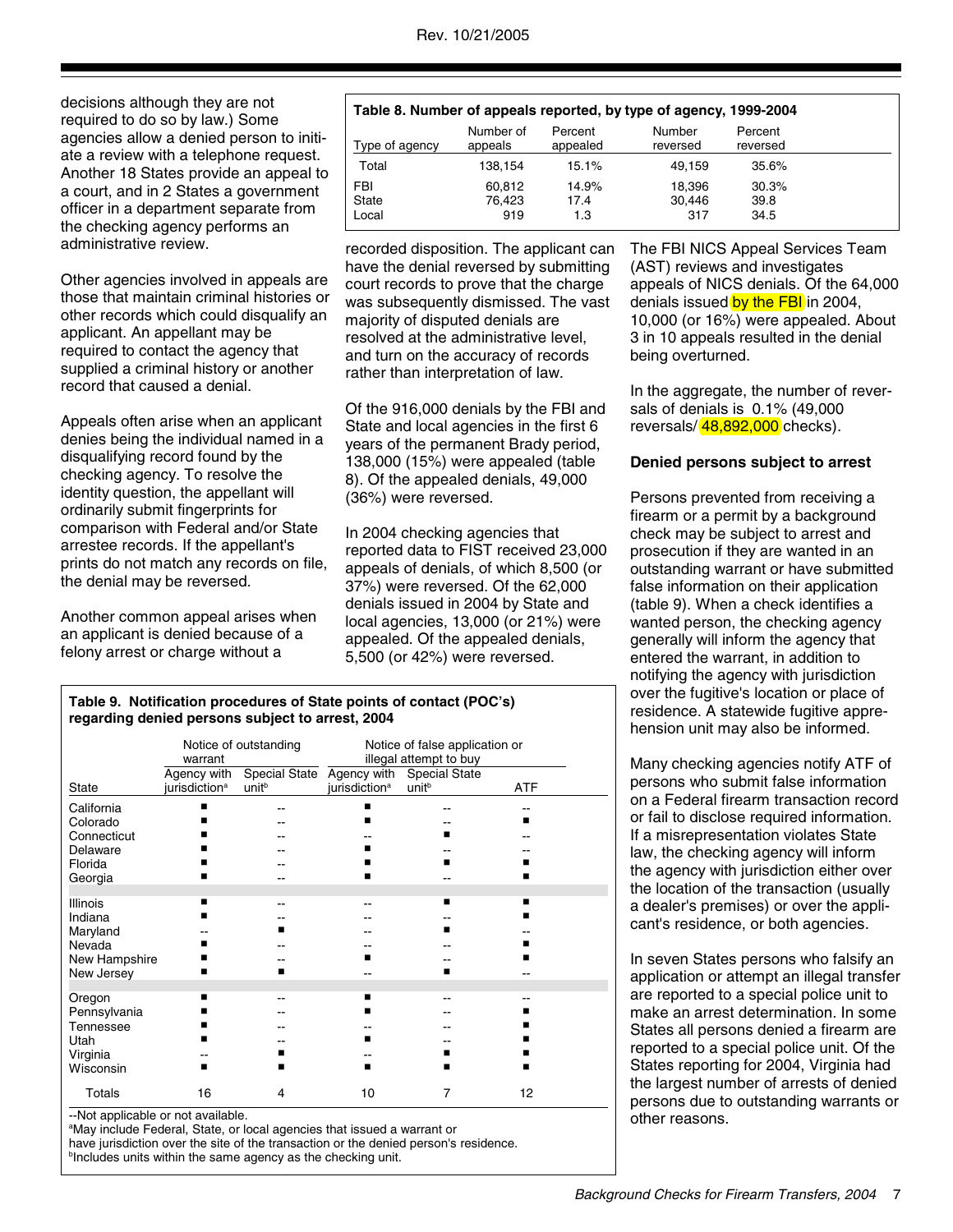| State                    | Number of<br>arrests in 2004 | Table 10. Number of arrests reported, by type of agency, 1999-2004 |       |       |       |      |       |      |                                       |
|--------------------------|------------------------------|--------------------------------------------------------------------|-------|-------|-------|------|-------|------|---------------------------------------|
| Colorado                 | 215                          | Type of agency                                                     | 2004  | 2003  | 2002  | 2001 | 2000  | 1999 | 1999-2004                             |
| Connecticut*<br>Delaware | 27                           | Total                                                              | .509  | 1.473 | 1.742 | .964 | 1.327 | 301  | 8.316                                 |
| Georgia                  | 98                           | State                                                              | 1.497 | .430  | .697  | .901 | 1.294 | 295  | 8.114                                 |
| Oregon                   | 98                           | Local                                                              | 12    | 43    | 45    | 63   | 33    | 6    | 202                                   |
| Pennsylvania             | 343                          |                                                                    |       |       |       |      |       |      |                                       |
| Virginia*                | 702                          | De aleman con al                                                   |       |       |       |      |       |      | Chates, developed the NICC during the |

\*A statewide unit made arrests for false applications or illegal attempts to buy in this State; arrests in other States listed were those made by local agencies, which may not always be reported to the State.

During the permanent Brady period, over 8,000 persons have been arrested, according to checking agencies reporting arrests to FIST (table 10). The number of arrests may be higher because some State and local agencies did not report their arrests.

#### Firearm retrievals

The NICS and several State systems do not prohibit a Federal Firearm Licensee from transferring a firearm to a buyer, when the dealer has not received a response within 3 business days of requesting a check (termed an "open" by the NICS). A checking agency may continue to research an incomplete record even after a transfer has occurred. If a disqualifying record is found at a later date (termed a "delayed denial" by the **ATF**), the dealer will be contacted to determine if the applicant completed the transaction and received a firearm.

ATF is informed when the FBI discovers that a firearm was transferred to a prohibited person. A State checking agency that discovers a delayed denial may inform a statewide firearms unit, local law enforcement, or ATF.

#### **Prosecutions**

In 2004 ATF referred for prosecution 1,140 cases involving false information provided on applications for firearm transfers (ATF form 4473). These referrals are based on prosecutorial criteria provided by the individual U.S. attorney offices.

#### **Background**

#### Prohibited persons

The Federal Gun Control Act (GCA), 18 U.S.C. 922, prohibits transfer of a firearm to a person who —

• is under indictment for, or has been convicted of, a crime punishable by imprisonment for more than 1 year • is a fugitive from justice

• is an unlawful user of, or is addicted to, any controlled substance

• has been adjudicated as a mental defective or committed to a mental institution

• is an illegal alien or has been admitted to the United States under a nonimmigrant visa

• was discharged from the U.S. Armed Forces under dishonorable conditions

• has renounced U.S. citizenship

• is subject to a court order restraining him or her from harassing, stalking, or threatening an intimate partner or child • has been convicted in any court of a misdemeanor crime of domestic violence.

In addition the GCA prohibits transfers of long guns to persons under 18 and transfers of handguns to persons under 21. The GCA categories of prohibited persons are the prevailing minimum for all States. Many States have similar prohibitions and have enacted additional categories of prohibited persons, such as those who have committed alcohol-related or juvenile offenses. (See Survey of State Procedures Related to Firearm Sales, Midyear 2004 <www.ojp.usdoj.gov/bjs/ abstract/ssprfs04.htm>.)

#### Brady Act provisions

The Brady Act amended the GCA and included interim provisions, 18 U.S.C. 922(s), in effect from February 29, 1994, until November 29, 1998. The U.S. Department of Justice, with the

States, developed the NICS during the 57-month interim period, as authorized by the permanent provisions of the Brady Act, 18 U.S.C. 922(t).

Since November 30, 1998, the NICS has allowed a licensee to contact the system by telephone or other electronic means for information, to be supplied immediately, on whether receipt of a firearm by a prospective transferee would violate Federal or State law.

In addition to regulation of handgun sales, the permanent Brady provisions mandate that licensees request background checks on long gun purchasers and persons who redeem a pawned firearm. Licensees have the option of requesting a NICS check on persons who attempt to pawn a firearm.

#### National Criminal History Improvement Program (NCHIP)

The Brady Act established the grant program NCHIP to ensure immediate availability of complete and accurate State records. The Firearm Inquiry Statistics Program (FIST), collecting statistics on background checks, is one of many NCHIP programs.

NCHIP is designed to assist States to develop or improve existing criminal history records systems and to establish an interface with the NICS and other national record systems. Grant funds have also supported direct technical assistance, evaluation, and research related to improving nonfelony records within the States.

To date, over \$495 million has been awarded to States to assist them in establishing and enhancing criminal records which support the FBI's record system. All States have received funding under the NCHIP program.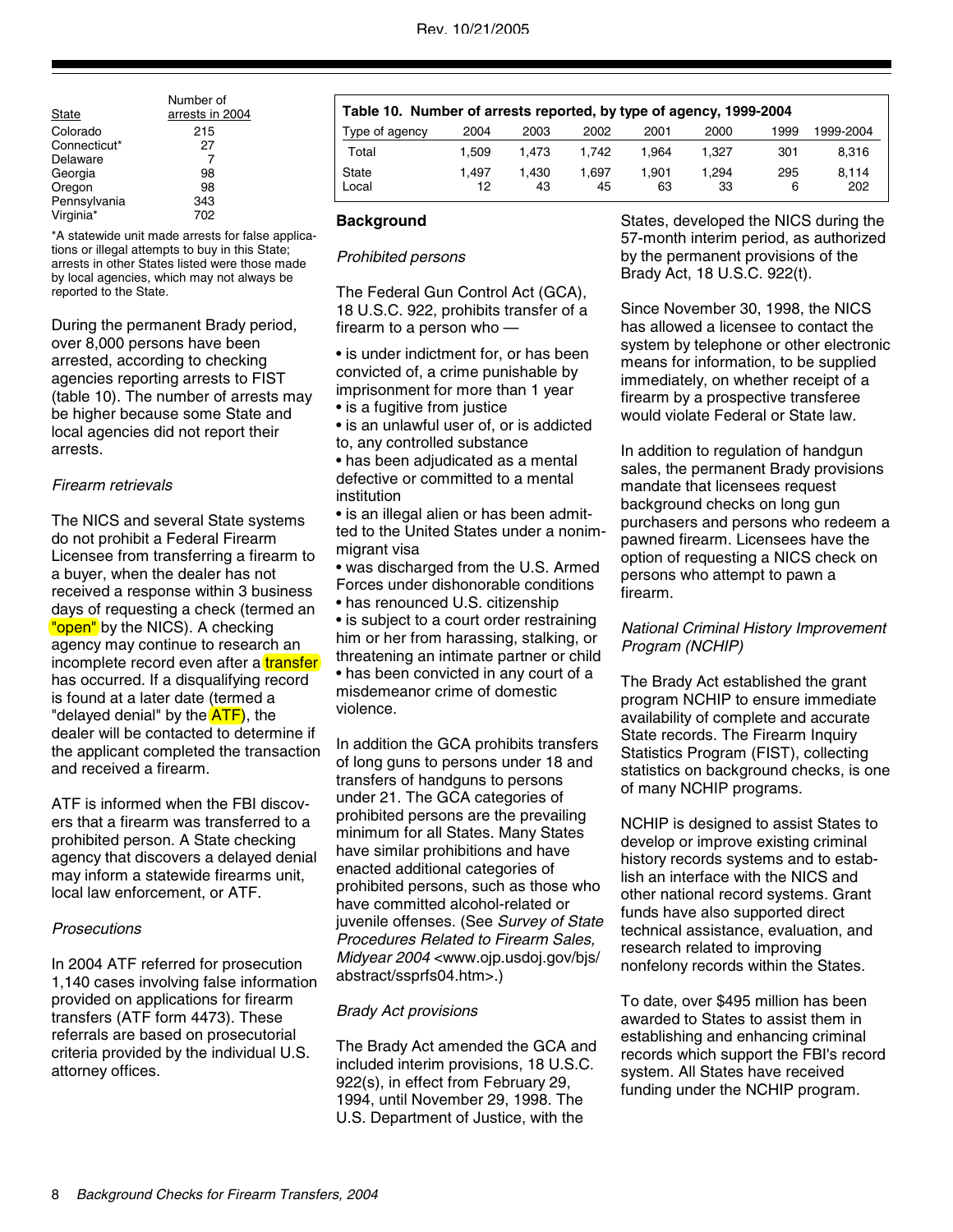#### **Components of the national firearm check system**

Over 3,000 Federal, State, and local agencies conduct background checks on persons who apply to purchase a firearm or for a permit that can be used to make a purchase. Variations in Federal and State procedures for determining firearm possession eligibility are summarized below.

#### Overview of the NICS

Prospective firearm transferees undergo a NICS check requested by a dealer or present a State permit that the Bureau of Alcohol, Tobacco, Firearms and Explosives (ATF) has qualified as an alternative to the pointof-transfer check. Qualifying permits are those that —

(1) allow a transferee to possess, acquire, or carry a firearm, and (2) were issued not more than 5 years earlier by the State in which the transfer is to take place, after verification by an authorized government official that possession of a firearm by the transferee would not be a violation of law.

A permit issued after November 29, 1998, qualifies as an alternative only if its approval process included a NICS check. Many qualifying permits may be used for multiple purchases while valid. However, State laws often provide that a permit will be revoked if the holder is convicted of an offense or otherwise becomes ineligible after receiving the permit.

Prior to transferring a firearm subject to permanent Brady requirements, a licensee must receive a completed Firearm Transaction Record (ATF form 4473).

A licensee initiates a NICS check by contacting either the FBI or a point of contact (POC) agency designated by State government. Most inquiries are initiated by telephone. In 2002 the FBI added online checking (known as E-Check) as another means to contact the NICS, and about 50,000 inquiries were made by this method in 2004.

The FBI or POC checks available Federal, State, and/or local databases and responds with a notice to the licensee that the transfer may proceed, may not proceed, or is delayed pending further review of the transferee's record.

#### State and local NICS participation

Each State government determines the extent of its involvement in the NICS process. Three forms of State involvement currently exist:

• A full POC requests a NICS check on all firearm transfers originating in the State.

• A partial POC requests a NICS check on all handgun transfers; licensees in the State are required to contact the FBI for NICS checks for long gun transfers.

• The State does not maintain a POC; licensees are required to contact the FBI for NICS checks on all firearm transfers originating in the State.

The FBI conducts all NICS checks for 28 States and POC agencies conduct all NICS checks in 14 States. In eight States NICS checks are conducted by POC agencies on handgun transfers and by the FBI on long gun transfers (see Appendix A). The FBI also conducts all NICS checks for the District of Columbia, Guam, Northern Mariana Islands, Puerto Rico, and the U.S. Virgin Islands.

Participation in the NICS by POC agencies includes initiating checks on persons who apply for qualified State permits. Generally, POC agencies conduct a background check that incorporates Federal and State requirements. In a few States with full or partial participation, the FBI conducts the NICS check on certain pawn transactions instead of the POC. Most States have designated a single agency with statewide jurisdiction as their NICS point of contact; some States have multiple points of contact, which are usually county sheriffs or local police departments. (For agencies conducting firearm checks, see Appendix B on the BJS website <http://www. ojp.usdoj.gov/bjs/abstract/bcft04.htm>.)

The NICS is integrated with most State instant approval, purchase permit, or other approval systems. Twenty-nine States maintained approval systems for purchase or permits required for purchase during 2004. Sixteen States operated instant check systems; 12 required purchase permits; and 5 maintained other types of approval systems. (Connecticut, Illinois, and New Jersey are each counted twice because they operated separate purchase permit and instant check systems; Minnesota is counted twice because it gives the buyer the options of a purchase permit or an "other approval" process). During 2004, 19 States issued carry permits that exempted the holder from a check under the permanent Brady law or a State law or both.

In addition to the Brady Act's regulation of sales by licensed dealers, some States require background checks for firearm transfers that occur between unlicensed persons at gun shows or other locations. A few States require a mandatory waiting period after a purchaser applies and before a firearm transfer can be made, regardless of when a background check is completed.

#### Parallel State systems

If agencies that conduct checks under State law are unable to access the NICS, licensees in that State are required to contact the FBI for approval of transfers. Thus, prospective transferees in these States are required to undergo a permit or point-of-transfer check by a State or local agency and a NICS check by the FBI. Seven States in 2004 (Delaware, Indiana, Massachusetts, Minnesota, Missouri, New Jersey, and Rhode Island) maintained firearm check systems that can be described as parallel to the NICS process.

For more information on approval systems in specific States, see Survey of State Procedures Related to Firearm Sales, Midyear 2004 <www.ojp.usdoj. gov/bjs/abstract/ssprfs04.htm>.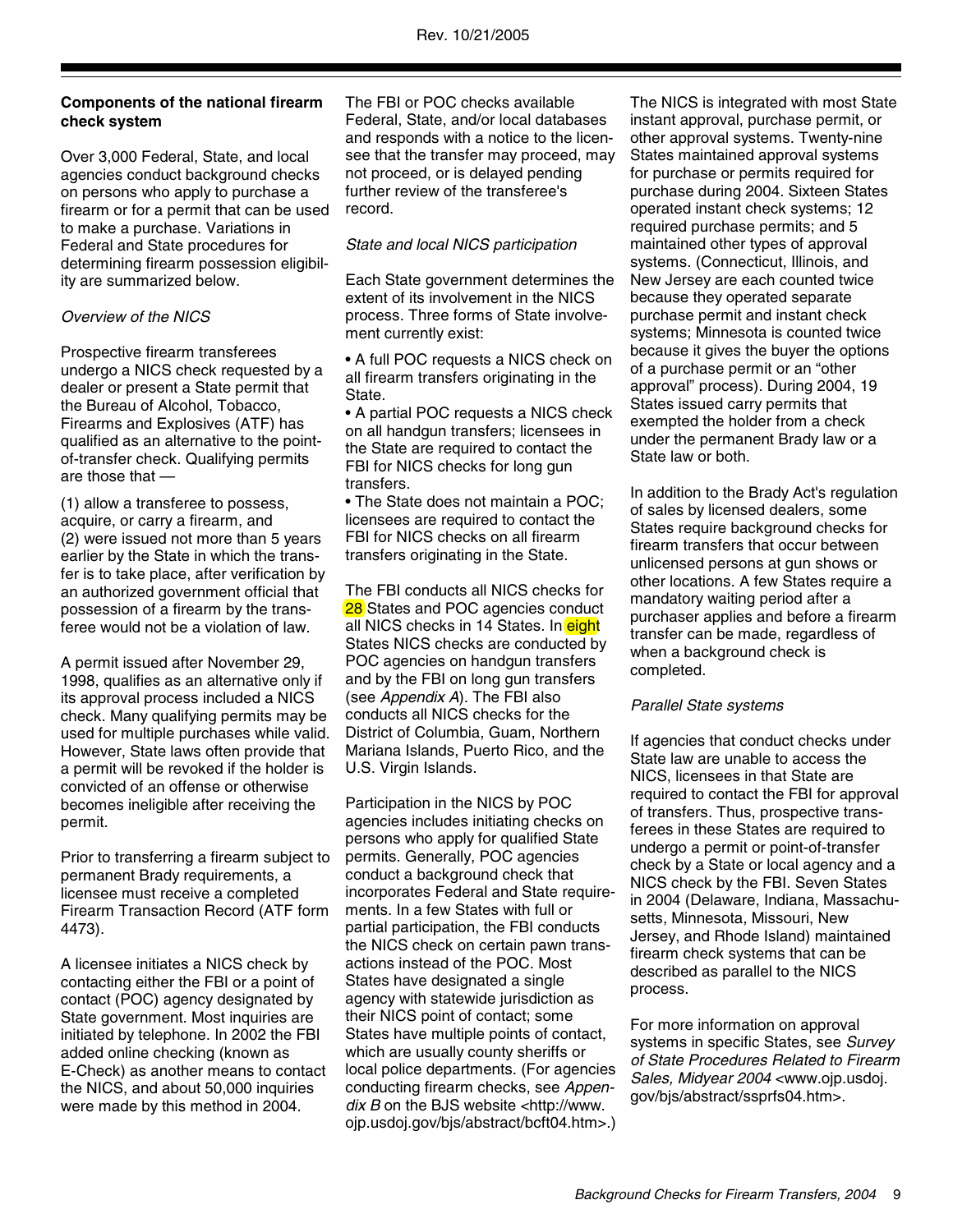#### **Definitions**

Appeal is an objection by the denied person to an agency's decision.

Application for firearm transfer is information submitted by a person to a State or local checking agency to purchase a firearm or obtain a permit that can be used for a purchase; includes information submitted directly to a checking agency or forwarded by a prospective seller.

Exempt carry permit is a State carry permit (issued after a background check) that exempts the holder from a check at the time of purchase under an ATF regulation or State law.

Instant check (instant approval) systems require a seller to transmit a purchaser's application to a checking agency by telephone or computer; the agency is required to respond immediately or as soon as possible.

Other approval systems require a seller to transmit a purchaser's application to a checking agency by telephone or other electronic means; the agency is not required to respond immediately but must respond before the end of the statutory time limit.

Permanent Brady period is the period that began on November 30, 1998, when the permanent provisions of the Brady Act became effective.

Purchase permit systems require a prospective firearm purchaser to obtain, after a background check, a government-issued document (called a permit, license, or identification card) that must be presented to a seller to receive a firearm.

Rejection occurs when an applicant is prohibited from receiving a firearm or a permit that can be used to receive a firearm, due to the finding of a disqualifying factor during a background check.

Transactions are inquiries to the Federal NICS system and may include more than one inquiry per application.

#### **Methodology**

Data collection procedures

The Regional Justice Information Service (REJIS), through a cooperative agreement with BJS under the Firearm Inquiry Statistics (FIST) program, collected the data from Federal, State, and local agencies.

Participating agencies supplied data on paper or diskette, or electronically. Several different forms were provided to meet the varying office procedures of the agencies. In addition REJIS wrote special software distributed free of charge to requesting agencies. This software was designed to simplify the record tabulating functions of the agency. It also helped to reduce the burden of keeping the statistical data because a capability of the software was to automatically report the data needed for the study. In all cases the data that the agency sent to REJIS contained only statistical information and would not allow the identification of an individual. The software also assists agencies in purging records after the delay time specified by law.

Information collected included counts of firearm transfer or permit applications made to an agency, applications rejected by the agency, and the reasons for rejection. Other data collected included the number of denials appealed by applicants and the number of persons who were arrested by an agency after a background check caused a denial. Many checking agencies do not handle appeals and arrests through the entire process and may have only limited information on the outcomes of such events.

#### Determining populations

To estimate the application and rejection rates within a given area, the agency population was needed and was determined as follows: The stratification classification of the county was based on the size of the largest city within the county. If cities within a county were conducting their own background checks, their populations were subtracted from the county population. If a municipal agency

provided services for other selected municipalities, then populations for those municipalities were added to the populations of the reporting municipality. If an agency participating in the study relied upon other jurisdictions to conduct background checks, they were replaced by those other jurisdictions.

State and local checking agencies were stratified by size of the population served: State agencies that served an entire State population; local agencies that served a population greater than 100,000; local agencies that served a population between 10,000 and 100,000; and local agencies that served a population of less than 10,000. Population size was based on 2000 Census Bureau information. The population categories were chosen to be consistent with those used by the FBI when conducting similar studies.

All agencies serving a population greater than 100,000 were asked to contribute data in 2004. The number of agencies in the survey is shown by population category:

| Population served | Number of agencies |
|-------------------|--------------------|
| Total             | 682                |
| Statewide         | 28                 |
| Over 100,000      | 40                 |
| 10,000 to 100,000 | 333                |
| Under 10,000      | 281                |

In some States one statewide agency conducts background checks for purchase and another agency (or division within an agency) issues ATF-approved permits. Care was taken not to count State populations twice in the estimation process. This situation of dual agencies conducting background checks did not occur among local agencies.

#### Estimation procedures

Based on data provided by both sets of agencies, national estimates were developed using population weighting factors. When an agency did not provide data for all months, a simple linear extrapolation or interpolation was used to generate a 12-month total.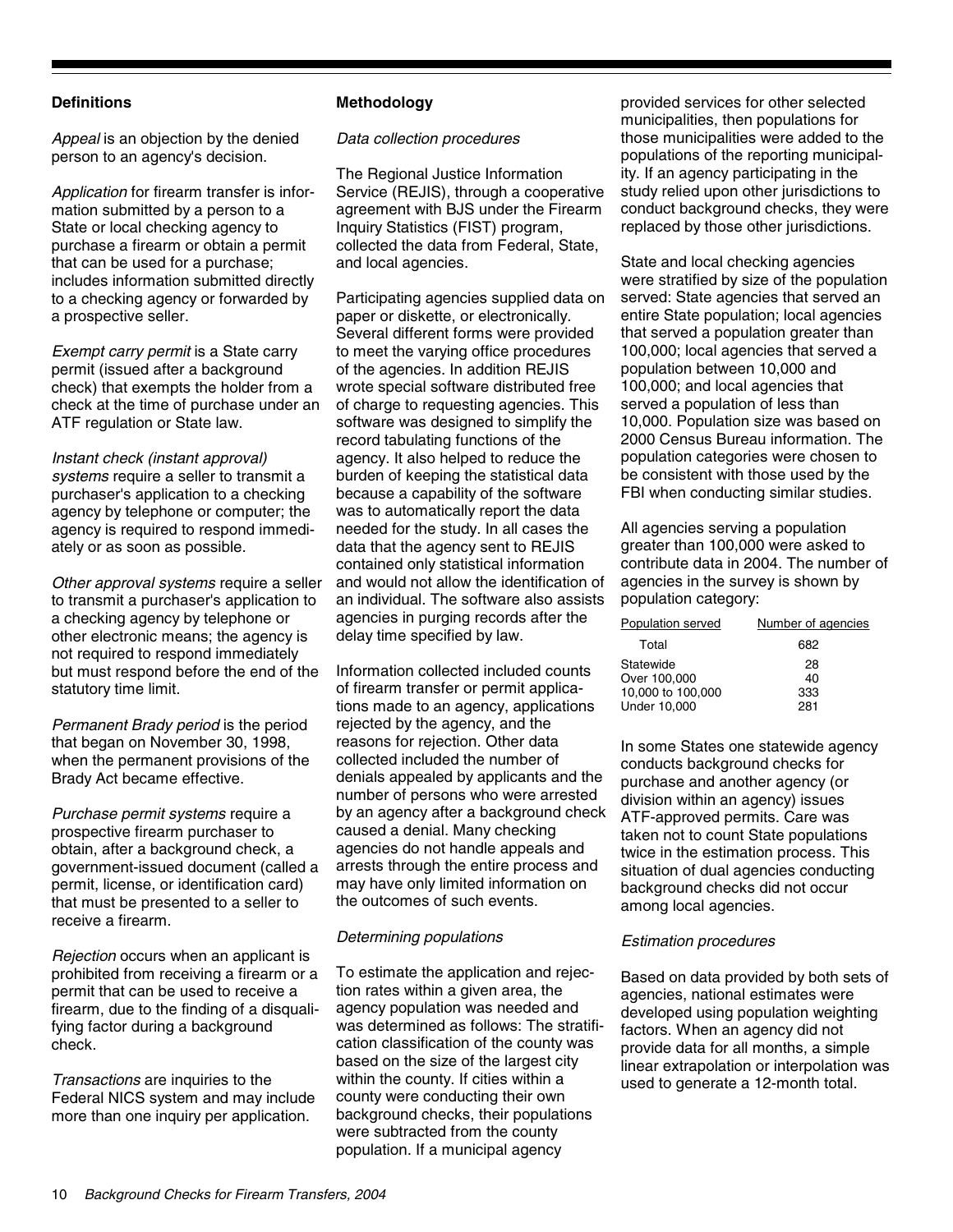| Agencies with rejection rates over four<br>standard deviations above the average<br>standard rejection rate were classified |                                         | Appendix A. National Instant Criminal Background Check System: Checking<br>agencies - FBI or State point of contact- for firearm transfers, 2004 |                                         |                                   |  |  |
|-----------------------------------------------------------------------------------------------------------------------------|-----------------------------------------|--------------------------------------------------------------------------------------------------------------------------------------------------|-----------------------------------------|-----------------------------------|--|--|
| as outliers and their data were not<br>used for projection of estimates. In                                                 | State                                   | FBI conducts checks<br>for all firearms                                                                                                          | POC conducts checks<br>for all firearms | POC - handguns<br>FBI - long guns |  |  |
| addition, rejection rates that could not                                                                                    | Alabama                                 |                                                                                                                                                  |                                         |                                   |  |  |
| be determined with sufficient accuracy                                                                                      | Alaska                                  |                                                                                                                                                  |                                         |                                   |  |  |
| were not used. The estimates do not                                                                                         | Arizona                                 |                                                                                                                                                  |                                         |                                   |  |  |
| include U.S. Territories or the District of                                                                                 | Arkansas<br>California                  |                                                                                                                                                  |                                         |                                   |  |  |
| Columbia.                                                                                                                   |                                         |                                                                                                                                                  |                                         |                                   |  |  |
|                                                                                                                             | Colorado                                |                                                                                                                                                  |                                         |                                   |  |  |
| Estimation based on State population                                                                                        | Connecticut<br>Delaware                 |                                                                                                                                                  |                                         |                                   |  |  |
| was used to determine the number of                                                                                         | Florida                                 |                                                                                                                                                  |                                         |                                   |  |  |
|                                                                                                                             | Georgia                                 |                                                                                                                                                  |                                         |                                   |  |  |
| carry permit applications and rejections                                                                                    | Hawaii*                                 |                                                                                                                                                  |                                         |                                   |  |  |
| in Mississippi.                                                                                                             | Idaho                                   |                                                                                                                                                  |                                         |                                   |  |  |
|                                                                                                                             | Illinois                                |                                                                                                                                                  |                                         |                                   |  |  |
| Pennsylvania reported 379,369 instant                                                                                       | Indiana                                 |                                                                                                                                                  |                                         |                                   |  |  |
| checks, included in the FIST national                                                                                       | lowa*                                   |                                                                                                                                                  |                                         |                                   |  |  |
| estimate, and 123,721 applications for                                                                                      | Kansas                                  |                                                                                                                                                  |                                         |                                   |  |  |
| nonexempt carry permits. Pennsylva-                                                                                         | Kentucky                                |                                                                                                                                                  |                                         |                                   |  |  |
| nia provided the combined number of                                                                                         | Louisiana<br>Maine                      |                                                                                                                                                  |                                         |                                   |  |  |
| denials of all applications, which was                                                                                      | Maryland                                |                                                                                                                                                  |                                         |                                   |  |  |
| prorated to obtain the number of                                                                                            |                                         |                                                                                                                                                  |                                         |                                   |  |  |
| denials of instant checks.                                                                                                  | Massachusetts<br>Michigan*<br>Minnesota |                                                                                                                                                  |                                         |                                   |  |  |
| The accuracy of the estimates                                                                                               | Mississippi                             |                                                                                                                                                  |                                         |                                   |  |  |
| presented in this report depends on                                                                                         | Missouri                                |                                                                                                                                                  |                                         |                                   |  |  |
| two types of errors: nonsampling and                                                                                        | Montana                                 |                                                                                                                                                  |                                         |                                   |  |  |
| sampling. In this study, nonsampling                                                                                        | Nebraska*                               |                                                                                                                                                  |                                         |                                   |  |  |
| error may occur from the following:                                                                                         | Nevada                                  |                                                                                                                                                  |                                         |                                   |  |  |
| nonresponse; differences in the                                                                                             | New Hampshire                           |                                                                                                                                                  |                                         |                                   |  |  |
| methods checking agencies use to                                                                                            | New Jersey                              |                                                                                                                                                  |                                         |                                   |  |  |
| process, code, store, and retrieve their                                                                                    | New Mexico                              |                                                                                                                                                  |                                         |                                   |  |  |
| information; differences in interpreta-                                                                                     | New York<br>North Carolina*             |                                                                                                                                                  |                                         |                                   |  |  |
| tion of the survey questions; and activi-                                                                                   | North Dakota                            |                                                                                                                                                  |                                         |                                   |  |  |
| ties that delay personnel from complet-                                                                                     | Ohio                                    |                                                                                                                                                  |                                         |                                   |  |  |
| ing the survey.                                                                                                             | Oklahoma                                |                                                                                                                                                  |                                         |                                   |  |  |
|                                                                                                                             | Oregon                                  |                                                                                                                                                  |                                         |                                   |  |  |
| In any sample survey, the full extent of                                                                                    | Pennsylvania                            |                                                                                                                                                  |                                         |                                   |  |  |
| nonsampling error is never known.                                                                                           | Rhode Island                            |                                                                                                                                                  |                                         |                                   |  |  |
| However, steps were taken to minimize                                                                                       | South Carolina                          |                                                                                                                                                  |                                         |                                   |  |  |
| the potential for error. Extensive                                                                                          | South Dakota                            |                                                                                                                                                  |                                         |                                   |  |  |
| telephone follow-ups were made to                                                                                           | Tennessee                               |                                                                                                                                                  |                                         |                                   |  |  |
| encourage responses, answer                                                                                                 | Texas<br>Utah                           |                                                                                                                                                  |                                         |                                   |  |  |
| questions about misunderstood                                                                                               | Vermont                                 |                                                                                                                                                  |                                         |                                   |  |  |
| requests, and generally assist in                                                                                           | Virginia                                |                                                                                                                                                  |                                         |                                   |  |  |
| assembling the information in a                                                                                             | Washington*                             |                                                                                                                                                  |                                         |                                   |  |  |
| useable form. Extensive verification of                                                                                     | West Virginia                           |                                                                                                                                                  |                                         |                                   |  |  |
| the data ensured the accuracy of the                                                                                        | Wisconsin                               |                                                                                                                                                  |                                         |                                   |  |  |
| numbers. Agencies providing data                                                                                            | Wyoming                                 |                                                                                                                                                  |                                         |                                   |  |  |
| were asked to review and revise their                                                                                       | Totals                                  | 28                                                                                                                                               | 14                                      | $\overline{\mathbf{8}}$           |  |  |
| reports, and various quality checks                                                                                         |                                         | Note: Includes check on purchase or permit required for purchase.                                                                                |                                         |                                   |  |  |
| were performed in receiving and                                                                                             |                                         | *States with multiple points of contact.                                                                                                         |                                         |                                   |  |  |
| processing the data.                                                                                                        |                                         |                                                                                                                                                  |                                         |                                   |  |  |